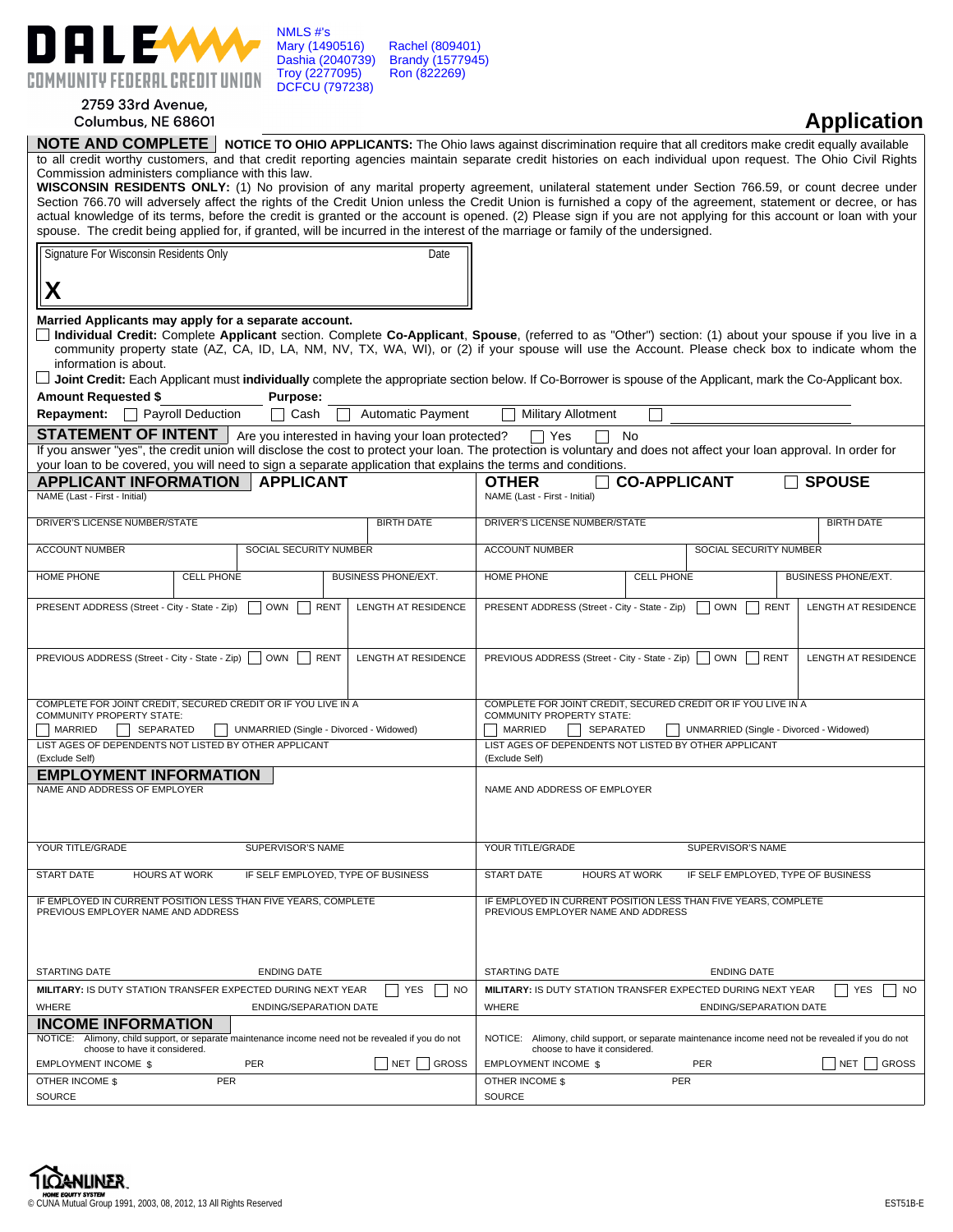| REFERENCES   Please include Street, City, State and Zip.<br>NAME AND ADDRESS OF NEAREST RELATIVE NOT LIVING WITH YOU                                                                                                                                                                                                                                                                                                                                                                                                                                                                                                                                                                                                                                                                                                                                                                 |              |                                                                                                 |  |                                                                                                                                                                                                                                                                                                                   |            | NAME AND ADDRESS OF NEAREST RELATIVE NOT LIVING WITH YOU |                                                                                                                                                  |    |                  |           |                                              |     |                          |                  |                        |
|--------------------------------------------------------------------------------------------------------------------------------------------------------------------------------------------------------------------------------------------------------------------------------------------------------------------------------------------------------------------------------------------------------------------------------------------------------------------------------------------------------------------------------------------------------------------------------------------------------------------------------------------------------------------------------------------------------------------------------------------------------------------------------------------------------------------------------------------------------------------------------------|--------------|-------------------------------------------------------------------------------------------------|--|-------------------------------------------------------------------------------------------------------------------------------------------------------------------------------------------------------------------------------------------------------------------------------------------------------------------|------------|----------------------------------------------------------|--------------------------------------------------------------------------------------------------------------------------------------------------|----|------------------|-----------|----------------------------------------------|-----|--------------------------|------------------|------------------------|
|                                                                                                                                                                                                                                                                                                                                                                                                                                                                                                                                                                                                                                                                                                                                                                                                                                                                                      |              |                                                                                                 |  |                                                                                                                                                                                                                                                                                                                   |            |                                                          |                                                                                                                                                  |    |                  |           |                                              |     |                          |                  |                        |
| <b>RELATIONSHIP</b><br>HOME PHONE                                                                                                                                                                                                                                                                                                                                                                                                                                                                                                                                                                                                                                                                                                                                                                                                                                                    |              |                                                                                                 |  |                                                                                                                                                                                                                                                                                                                   |            |                                                          | <b>RELATIONSHIP</b>                                                                                                                              |    |                  |           | <b>HOME PHONE</b>                            |     |                          |                  |                        |
| NAME AND ADDRESS OF PERSONAL FRIEND - NOT A RELATIVE                                                                                                                                                                                                                                                                                                                                                                                                                                                                                                                                                                                                                                                                                                                                                                                                                                 |              |                                                                                                 |  |                                                                                                                                                                                                                                                                                                                   |            | NAME AND ADDRESS OF PERSONAL FRIEND - NOT A RELATIVE     |                                                                                                                                                  |    |                  |           |                                              |     |                          |                  |                        |
| <b>HOME PHONE</b>                                                                                                                                                                                                                                                                                                                                                                                                                                                                                                                                                                                                                                                                                                                                                                                                                                                                    |              |                                                                                                 |  |                                                                                                                                                                                                                                                                                                                   |            |                                                          |                                                                                                                                                  |    |                  |           |                                              |     |                          | HOME PHONE       |                        |
| <b>ASSETS/PROPERTY</b><br><b>APPLICANT</b>                                                                                                                                                                                                                                                                                                                                                                                                                                                                                                                                                                                                                                                                                                                                                                                                                                           |              |                                                                                                 |  |                                                                                                                                                                                                                                                                                                                   |            |                                                          | Check box for Applicant/Other. List all assets and account number(s) -- Attach other sheets if necessary.<br><b>OTHER (CO-APPLICANT, SPOUSE)</b> |    |                  |           |                                              |     |                          |                  |                        |
| NAME AND ADDRESS OF DEPOSITORY<br><b>SHARE DRAFT OR</b><br><b>CHECKING AMOUNT</b>                                                                                                                                                                                                                                                                                                                                                                                                                                                                                                                                                                                                                                                                                                                                                                                                    |              |                                                                                                 |  |                                                                                                                                                                                                                                                                                                                   |            |                                                          | NAME AND ADDRESS OF DEPOSITORY<br>SHARE DRAFT OR<br>CHECKING AMOUNT                                                                              |    |                  |           |                                              |     |                          |                  |                        |
| \$<br><b>SHARE DRAFT OR</b>                                                                                                                                                                                                                                                                                                                                                                                                                                                                                                                                                                                                                                                                                                                                                                                                                                                          |              | NAME AND ADDRESS OF DEPOSITORY                                                                  |  |                                                                                                                                                                                                                                                                                                                   |            |                                                          | \$<br>NAME AND ADDRESS OF DEPOSITORY<br>SHARE DRAFT OR                                                                                           |    |                  |           |                                              |     |                          |                  |                        |
| <b>CHECKING AMOUNT</b><br>\$                                                                                                                                                                                                                                                                                                                                                                                                                                                                                                                                                                                                                                                                                                                                                                                                                                                         |              |                                                                                                 |  |                                                                                                                                                                                                                                                                                                                   |            |                                                          | <b>CHECKING AMOUNT</b><br>\$                                                                                                                     |    |                  |           |                                              |     |                          |                  |                        |
| <b>APPLICANT</b>                                                                                                                                                                                                                                                                                                                                                                                                                                                                                                                                                                                                                                                                                                                                                                                                                                                                     | <b>OTHER</b> | <b>ASSET TYPE</b>                                                                               |  | LIST HOME AND ALL OTHER ITEMS YOU OWN AND LOCATION OF PROPERTY<br>For Example: Auto, Boat, Stocks, Bonds, Cash, Household Goods, Real Estate, etc.                                                                                                                                                                |            |                                                          |                                                                                                                                                  |    |                  |           | <b>MARKET VALUE</b>                          |     | PLEDGED AS COLLATERAL    | FOR ANOTHER LOAN |                        |
|                                                                                                                                                                                                                                                                                                                                                                                                                                                                                                                                                                                                                                                                                                                                                                                                                                                                                      |              | HOME*                                                                                           |  |                                                                                                                                                                                                                                                                                                                   |            |                                                          |                                                                                                                                                  |    |                  |           | \$<br>\$                                     |     | <b>YES</b><br><b>YES</b> |                  | <b>NO</b><br><b>NO</b> |
|                                                                                                                                                                                                                                                                                                                                                                                                                                                                                                                                                                                                                                                                                                                                                                                                                                                                                      |              |                                                                                                 |  |                                                                                                                                                                                                                                                                                                                   |            |                                                          |                                                                                                                                                  |    |                  |           | \$                                           |     | <b>YES</b>               |                  | <b>NO</b>              |
|                                                                                                                                                                                                                                                                                                                                                                                                                                                                                                                                                                                                                                                                                                                                                                                                                                                                                      |              |                                                                                                 |  | *LIST EVERY LIEN AGAINST YOUR HOME -- This section must be completed for the property which will be given as security, if applicable.<br>A lien is a legal claim filed against property as security for payment of a debt. Liens include mortgages, deeds of trust, land contracts, judgments and past due taxes. |            |                                                          |                                                                                                                                                  |    |                  |           |                                              |     |                          |                  |                        |
| <b>FIRST MORTGAGE HELD BY</b>                                                                                                                                                                                                                                                                                                                                                                                                                                                                                                                                                                                                                                                                                                                                                                                                                                                        |              |                                                                                                 |  |                                                                                                                                                                                                                                                                                                                   |            |                                                          | <b>OTHER LIENS (Describe)</b>                                                                                                                    |    |                  |           |                                              |     |                          |                  |                        |
| <b>PRESENT BALANCE \$</b>                                                                                                                                                                                                                                                                                                                                                                                                                                                                                                                                                                                                                                                                                                                                                                                                                                                            |              |                                                                                                 |  |                                                                                                                                                                                                                                                                                                                   |            |                                                          |                                                                                                                                                  |    |                  |           |                                              |     |                          |                  |                        |
|                                                                                                                                                                                                                                                                                                                                                                                                                                                                                                                                                                                                                                                                                                                                                                                                                                                                                      |              |                                                                                                 |  | IS THE PROPERTY DESCRIBED IN THIS SECTION: YOUR PRINCIPAL DWELLING?                                                                                                                                                                                                                                               | <b>YES</b> |                                                          | <b>NO</b>                                                                                                                                        |    |                  |           |                                              |     |                          |                  |                        |
|                                                                                                                                                                                                                                                                                                                                                                                                                                                                                                                                                                                                                                                                                                                                                                                                                                                                                      |              | IS ANYONE OTHER THAN YOUR SPOUSE A PART OWNER OF YOUR HOME?                                     |  | LISTED AS THE APPLICANT'S ADDRESS IN THE "APPLICANT INFORMATION" SECTION?                                                                                                                                                                                                                                         | <b>YES</b> |                                                          | YES NO<br><b>NO</b>                                                                                                                              |    |                  |           |                                              |     |                          |                  |                        |
| <b>DEBTS</b>                                                                                                                                                                                                                                                                                                                                                                                                                                                                                                                                                                                                                                                                                                                                                                                                                                                                         |              |                                                                                                 |  | In addition to Rent/Mortgage list all other debts (for example, auto loans, credit cards, second mortgage, home assoc. dues, alimony,                                                                                                                                                                             |            |                                                          |                                                                                                                                                  |    |                  |           |                                              |     |                          |                  |                        |
|                                                                                                                                                                                                                                                                                                                                                                                                                                                                                                                                                                                                                                                                                                                                                                                                                                                                                      |              | loan. Attach other sheets if necessary.                                                         |  | child support, child care, medical, utilities, auto insurance, IRS liabilities, etc.) Please use a separate line for each credit card and auto                                                                                                                                                                    |            |                                                          |                                                                                                                                                  |    |                  |           |                                              |     |                          |                  |                        |
| <b>APPLICANT</b>                                                                                                                                                                                                                                                                                                                                                                                                                                                                                                                                                                                                                                                                                                                                                                                                                                                                     | <b>OTHER</b> | <b>DEBT TYPE</b>                                                                                |  | <b>CREDITOR NAME AND ADDRESS</b>                                                                                                                                                                                                                                                                                  |            |                                                          | <b>ACCOUNT NUMBER</b>                                                                                                                            |    | ORIGINAL BALANCE |           | PRESENT BALANCE   MONTHLY PAYMENT   PAST DUE |     |                          |                  |                        |
|                                                                                                                                                                                                                                                                                                                                                                                                                                                                                                                                                                                                                                                                                                                                                                                                                                                                                      |              | <b>RENT</b><br><b>MORTGAGE</b><br>(incl. Tax & Ins.)                                            |  |                                                                                                                                                                                                                                                                                                                   |            |                                                          |                                                                                                                                                  | \$ |                  | 1\$       |                                              | l\$ |                          |                  |                        |
|                                                                                                                                                                                                                                                                                                                                                                                                                                                                                                                                                                                                                                                                                                                                                                                                                                                                                      |              |                                                                                                 |  |                                                                                                                                                                                                                                                                                                                   |            |                                                          |                                                                                                                                                  | \$ |                  | l\$       |                                              | 1\$ |                          |                  |                        |
|                                                                                                                                                                                                                                                                                                                                                                                                                                                                                                                                                                                                                                                                                                                                                                                                                                                                                      | $\Box$       |                                                                                                 |  |                                                                                                                                                                                                                                                                                                                   |            |                                                          |                                                                                                                                                  | \$ |                  | 1\$       |                                              | \$  |                          |                  |                        |
|                                                                                                                                                                                                                                                                                                                                                                                                                                                                                                                                                                                                                                                                                                                                                                                                                                                                                      | П            |                                                                                                 |  |                                                                                                                                                                                                                                                                                                                   |            |                                                          |                                                                                                                                                  | \$ |                  | l\$       |                                              | l\$ |                          |                  |                        |
|                                                                                                                                                                                                                                                                                                                                                                                                                                                                                                                                                                                                                                                                                                                                                                                                                                                                                      | $\vert$      |                                                                                                 |  |                                                                                                                                                                                                                                                                                                                   |            |                                                          |                                                                                                                                                  | \$ |                  | l\$       |                                              | \$  |                          |                  |                        |
|                                                                                                                                                                                                                                                                                                                                                                                                                                                                                                                                                                                                                                                                                                                                                                                                                                                                                      |              |                                                                                                 |  |                                                                                                                                                                                                                                                                                                                   |            |                                                          |                                                                                                                                                  | \$ |                  | 1\$       |                                              | l\$ |                          |                  |                        |
| LIST ANY NAMES UNDER WHICH YOUR CREDIT REFERENCES AND CREDIT HISTORY CAN BE CHECKED                                                                                                                                                                                                                                                                                                                                                                                                                                                                                                                                                                                                                                                                                                                                                                                                  |              |                                                                                                 |  |                                                                                                                                                                                                                                                                                                                   |            |                                                          | TOTALS                                                                                                                                           |    |                  | 1\$       |                                              | 1\$ |                          |                  |                        |
|                                                                                                                                                                                                                                                                                                                                                                                                                                                                                                                                                                                                                                                                                                                                                                                                                                                                                      |              | <b>FINANCIAL INFORMATION</b>                                                                    |  | These questions apply to both Applicant and Other.<br>IF A "YES" ANSWER IS GIVEN TO A QUESTION, EXPLAIN ON AN ATTACHED SHEET                                                                                                                                                                                      |            |                                                          |                                                                                                                                                  |    | <b>APPLICANT</b> |           | <b>OTHER</b>                                 |     |                          |                  |                        |
|                                                                                                                                                                                                                                                                                                                                                                                                                                                                                                                                                                                                                                                                                                                                                                                                                                                                                      |              | DO YOU HAVE ANY OUTSTANDING JUDGMENTS?                                                          |  |                                                                                                                                                                                                                                                                                                                   |            |                                                          |                                                                                                                                                  |    | <b>YES</b>       | <b>NO</b> | YES<br><b>NO</b>                             |     |                          |                  |                        |
|                                                                                                                                                                                                                                                                                                                                                                                                                                                                                                                                                                                                                                                                                                                                                                                                                                                                                      |              |                                                                                                 |  | HAVE YOU EVER FILED FOR BANKRUPTCY OR HAD A DEBT ADJUSTMENT PLAN CONFIRMED UNDER CHAPTER 13?                                                                                                                                                                                                                      |            |                                                          |                                                                                                                                                  |    |                  |           |                                              |     |                          |                  |                        |
|                                                                                                                                                                                                                                                                                                                                                                                                                                                                                                                                                                                                                                                                                                                                                                                                                                                                                      |              |                                                                                                 |  | HAVE YOU HAD PROPERTY FORECLOSED UPON OR GIVEN A DEED IN LIEU OF FORECLOSURE IN THE LAST 7 YEARS?                                                                                                                                                                                                                 |            |                                                          |                                                                                                                                                  |    |                  |           |                                              |     |                          |                  |                        |
|                                                                                                                                                                                                                                                                                                                                                                                                                                                                                                                                                                                                                                                                                                                                                                                                                                                                                      |              | ARE YOU A PARTY IN A LAWSUIT?<br>ARE YOU OTHER THAN A U.S. CITIZEN OR PERMANENT RESIDENT ALIEN? |  |                                                                                                                                                                                                                                                                                                                   |            |                                                          |                                                                                                                                                  |    |                  |           |                                              |     |                          |                  |                        |
|                                                                                                                                                                                                                                                                                                                                                                                                                                                                                                                                                                                                                                                                                                                                                                                                                                                                                      |              | IS YOUR INCOME LIKELY TO DECLINE IN THE NEXT TWO YEARS?                                         |  |                                                                                                                                                                                                                                                                                                                   |            |                                                          |                                                                                                                                                  |    |                  |           |                                              |     |                          |                  |                        |
| ARE YOU A CO-MAKER, CO-SIGNER OR GUARANTOR ON ANY LOAN NOT LISTED ABOVE?                                                                                                                                                                                                                                                                                                                                                                                                                                                                                                                                                                                                                                                                                                                                                                                                             |              |                                                                                                 |  |                                                                                                                                                                                                                                                                                                                   |            |                                                          |                                                                                                                                                  |    |                  |           |                                              |     |                          |                  |                        |
| TO WHOM (Name of Creditor):<br>FOR WHOM (Name of Others Obligated on Loan):                                                                                                                                                                                                                                                                                                                                                                                                                                                                                                                                                                                                                                                                                                                                                                                                          |              |                                                                                                 |  |                                                                                                                                                                                                                                                                                                                   |            |                                                          |                                                                                                                                                  |    |                  |           |                                              |     |                          |                  |                        |
| <b>SIGNATURES</b><br>You promise that everything you have stated in this application is correct to the best of your knowledge and that the above information is a complete listing of all your debts and<br>obligations. If you request, the credit union will tell you the name and address of any credit bureau from which it received a credit report on you. You understand that it is a crime to<br>willfully and deliberately provide incomplete or incorrect information in this application. If there are any important changes, you will notify us in writing immediately. You also agree to<br>notify us of any change in your name, address or employment within a reasonable time thereafter.<br>You authorize the credit union to obtain credit reports in connection with this application for credit and for any update, renewal or extension of the credit received. |              |                                                                                                 |  |                                                                                                                                                                                                                                                                                                                   |            |                                                          |                                                                                                                                                  |    |                  |           |                                              |     |                          |                  |                        |
| Applicant's Signature                                                                                                                                                                                                                                                                                                                                                                                                                                                                                                                                                                                                                                                                                                                                                                                                                                                                |              |                                                                                                 |  |                                                                                                                                                                                                                                                                                                                   | Date       |                                                          | Other Signature                                                                                                                                  |    |                  |           |                                              |     |                          |                  | Date                   |
|                                                                                                                                                                                                                                                                                                                                                                                                                                                                                                                                                                                                                                                                                                                                                                                                                                                                                      |              |                                                                                                 |  |                                                                                                                                                                                                                                                                                                                   |            |                                                          |                                                                                                                                                  |    |                  |           |                                              |     |                          |                  |                        |
|                                                                                                                                                                                                                                                                                                                                                                                                                                                                                                                                                                                                                                                                                                                                                                                                                                                                                      |              |                                                                                                 |  | (SEAL)                                                                                                                                                                                                                                                                                                            |            |                                                          | Х                                                                                                                                                |    |                  |           |                                              |     |                          | (SEAL)           |                        |